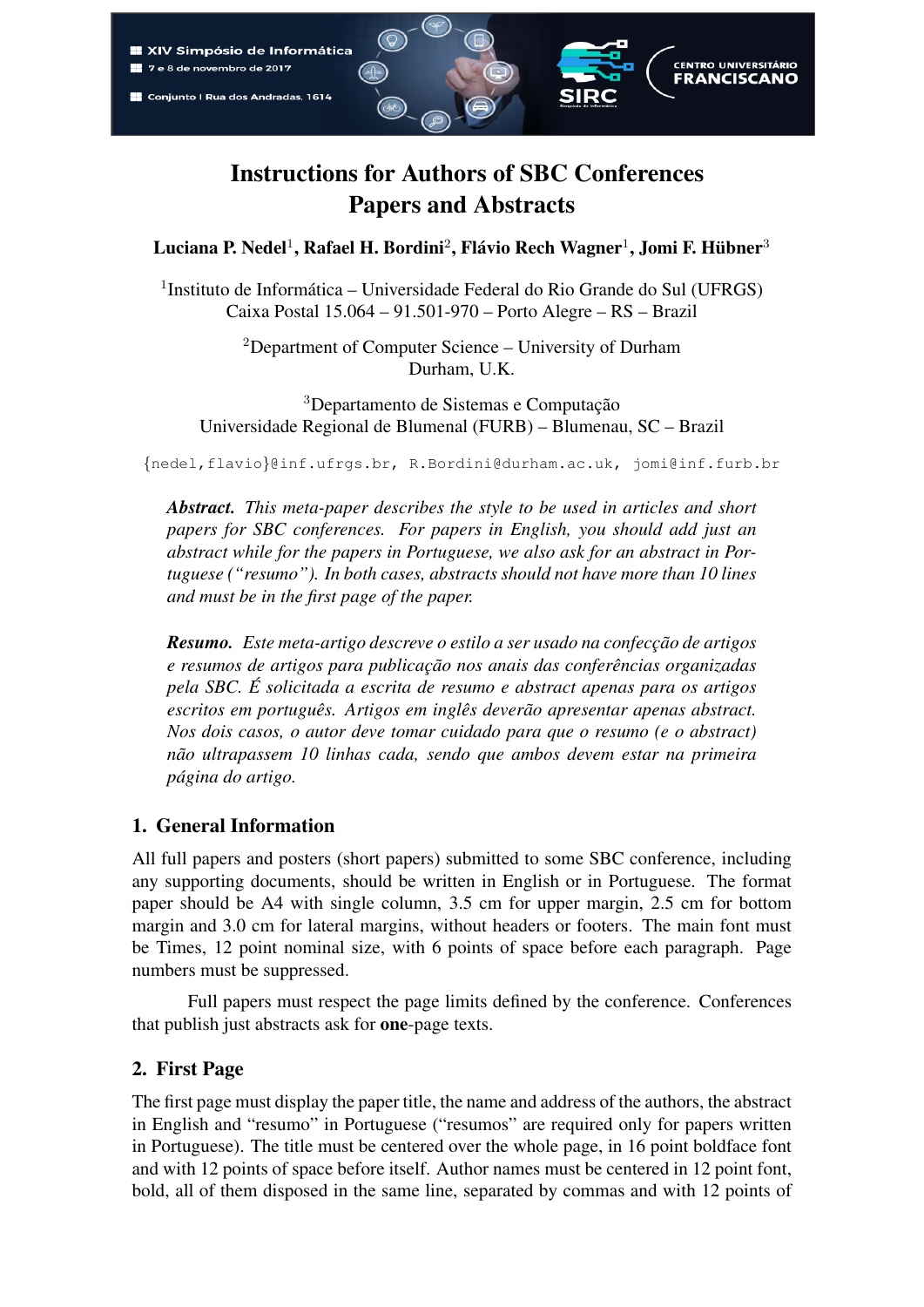

space after the title. Addresses must be centered in 12 point font, also with 12 points of space after the authors' names. E-mail addresses should be written using font Courier New, 10 point nominal size, with 6 points of space before and 6 points of space after.

The abstract and "resumo" (if is the case) must be in 12 point Times font, indented 0.8cm on both sides. The word Abstract and Resumo, should be written in boldface and must precede the text.

# 3. CD-ROMs and Printed Proceedings

In some conferences, the papers are published on CD-ROM while only the abstract is published in the printed Proceedings. In this case, authors are invited to prepare two final versions of the paper. One, complete, to be published on the CD and the other, containing only the first page, with abstract and "resumo" (for papers in Portuguese).

#### 4. Sections and Paragraphs

Section titles must be in boldface, 13pt, flush left. There should be an extra 12 pt of space before each title. Section numbering is optional. The first paragraph of each section should not be indented, while the first lines of subsequent paragraphs should be indented by 1.27 cm.

#### 4.1. Subsections

The subsection titles must be in boldface, 12pt, flush left.

# 5. Figures and Captions

Figure and table captions should be centered if less than one line (Figure 1), otherwise justified and indented by 0.8cm on both margins, as shown in Figure 2. The caption font must be Helvetica, 10 point, boldface, with 6 points of space before and after each caption.



**Figura 1. A typical figure**

In tables, try to avoid the use of colored or shaded backgrounds, and avoid thick, doubled, or unnecessary framing lines. When reporting empirical data, do not use more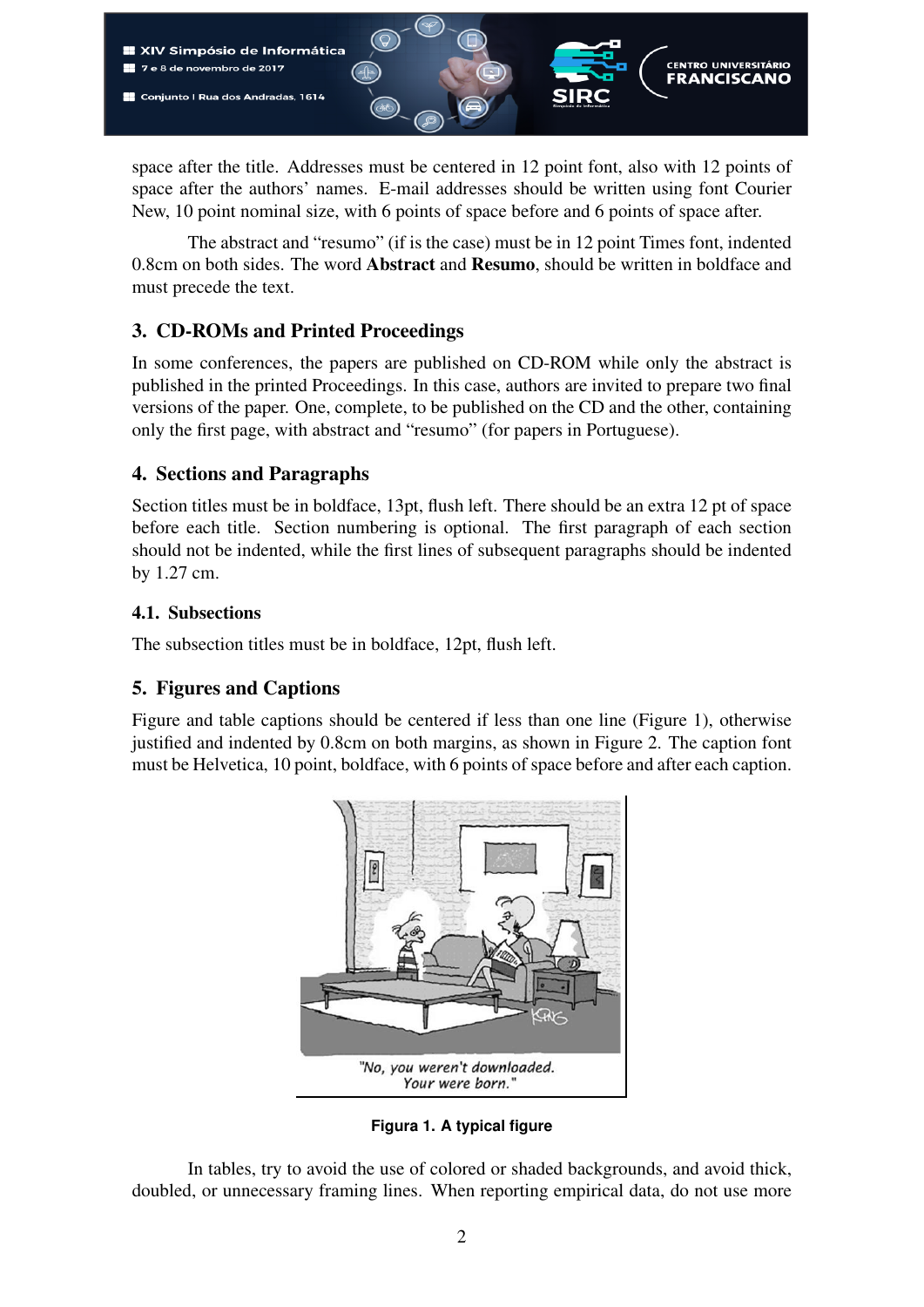

#### **Figura 2. This figure is an example of a figure caption taking more than one line and justified considering margins mentioned in Section 5.**

decimal digits than warranted by their precision and reproducibility. Table caption must be placed before the table (see Table 1) and the font used must also be Helvetica, 10 point, boldface, with 6 points of space before and after each caption.

|                                          | Chessboard<br>top view | Chessboard<br>perspective view |
|------------------------------------------|------------------------|--------------------------------|
| Selection with side<br>movements         | $6.02 + 5.22$          | $7.01 + 6.84$                  |
| Selection with in-<br>depth movements    | $6.29 + 4.99$          | $12.22 + 11.33$                |
| Manipulation with<br>side movements      | $4.66 + 4.94$          | $3.47 + 2.20$                  |
| Manipulation with in-<br>depth movements | $5.71 + 4.55$          | $5.37 + 3.28$                  |

**Tabela 1. Variables to be considered on the evaluation of interaction techniques**

#### 6. Images

All images and illustrations should be in black-and-white, or gray tones, excepting for the papers that will be electronically available (on CD-ROMs, internet, etc.). The image resolution on paper should be about 600 dpi for black-and-white images, and 150-300 dpi for grayscale images. Do not include images with excessive resolution, as they may take hours to print, without any visible difference in the result.

#### 7. References

Bibliographic references must be unambiguous and uniform. We recommend giving the author names references in brackets, e.g. [Knuth 1984], [Boulic and Renault 1991], and [Smith and Jones 1999].

The references must be listed using 12 point font size, with 6 points of space before each reference. The first line of each reference should not be indented, while the subsequent should be indented by 0.5 cm.